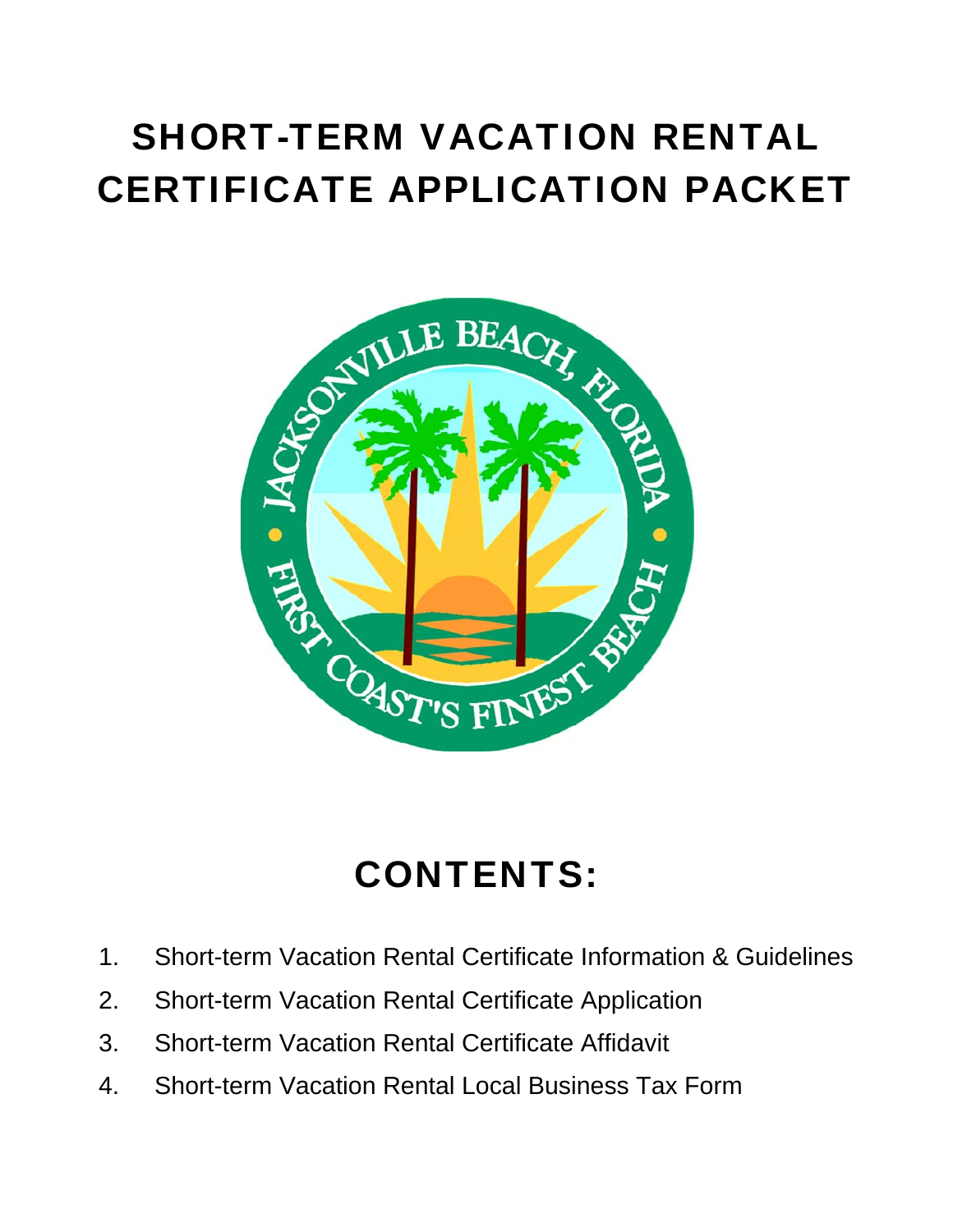# **SHORT-TERM VACATION RENTAL CERTIFICATE INFORMATION AND GUIDELINES**

Any owner or licensed agent of a Short-Term Vacation Rental as defined in Section 34-41 of the City of Jacksonville Beach Land Development Code is required to obtain an initial and annual Short-Term Vacation Rental Certificate for each dwelling unit prior to renting any dwelling unit as a short-term vacation rental. A short-term vacation rental certificate is nontransferable between owners. A change of ownership of the short-term vacation rental unit shall require the new owner to obtain a transfer short-term vacation rental certificate for the residential dwelling unit.

#### **DEFINITIONS:**

#### a. *Short term vacation rental means*

 1. Any individually or collectively owned single-family, two-family, or townhouse dwelling unit that is also a Transient Public Lodging Establishment as defined below.

 2. Single-family, two-family, or townhouse dwellings subject to deed restrictions and covenants of a home-owners association, condominium units, timeshare projects, and owner-occupied dwelling units renting fifty percent (50%) or less of the unit shall not be subject to the regulations of this ordinance.

- b. *Transient Occupancy* means occupancy when it is the intention that the occupancy will be temporary.
- c. *Transient public lodging establishment* means any individually or collectively owned single-family, two-family, or townhouse dwelling unit which is rented to guests more than three times in a calendar year for periods of less than thirty (30) days or one (1) calendar month, whichever is less, or which is advertised or held out to the public as a place regularly rented to guests, as defined in Florida Statutes 509.013(4)(a).

#### **LOCATION, OCCUPANCY AND PARKING REQUIREMENTS:**

- a. Short-term vacation rentals shall be permitted in all zoning districts where a residential use is a permitted or conditional use provided they are in compliance with Section 34-411 of the Land Development Code. Short-term vacation rentals are permitted in RS-1, RS-2, RS-3, RM-1, RM-2, CPO, C-1, C-2 and CBD zoning districts.
- b. Maximum occupancy shall be limited to two (2) persons per bedroom, plus two (2), not to exceed sixteen (16) occupants per unit. For the purpose of calculating maximum occupancy, only individuals over the age of twentyfour (24) months shall be included.
- c. Off-street parking shall be provided at a ratio of one (1) parking space per four (4) transient occupants. Cars may not block sidewalks. Properties with legal non-conforming parking shall be grandfathered for two (2) parking spaces. Grass parking is only permitted on short-term vacation rental properties with legal non-conforming parking where paved parking is not available. Garage spaces count if the parking space(s) are open and available and vehicular access to the garage is provided.

#### **RESPONSIBLE PARTY:**

The responsibility of a short-term vacation rental Responsible Party is to respond to inspections, complaints, and any other more immediate problems related to the short-term vacation rental property. A property owner or licensed agent may serve in this capacity. A Responsible Party must be at least 18 years of age or older and must perform the duties listed below:

- 1. Be available at a listed phone number twenty-four (24) hours a day, seven (7) days a week to handle issues;
- 2. Be willing and able to come to the short-term vacation rental property within two (2) hours following notification to address issues related to the property;
- 3. Be authorized to receive service of any legal notice on behalf of the owner for violations of the ordinance;
- 4. Be able to produce copies of the executed rental or lease agreement for current occupants as needed; and
- 5. Monitor the short-term vacation rental unit at least once weekly to ensure compliance with the ordinance.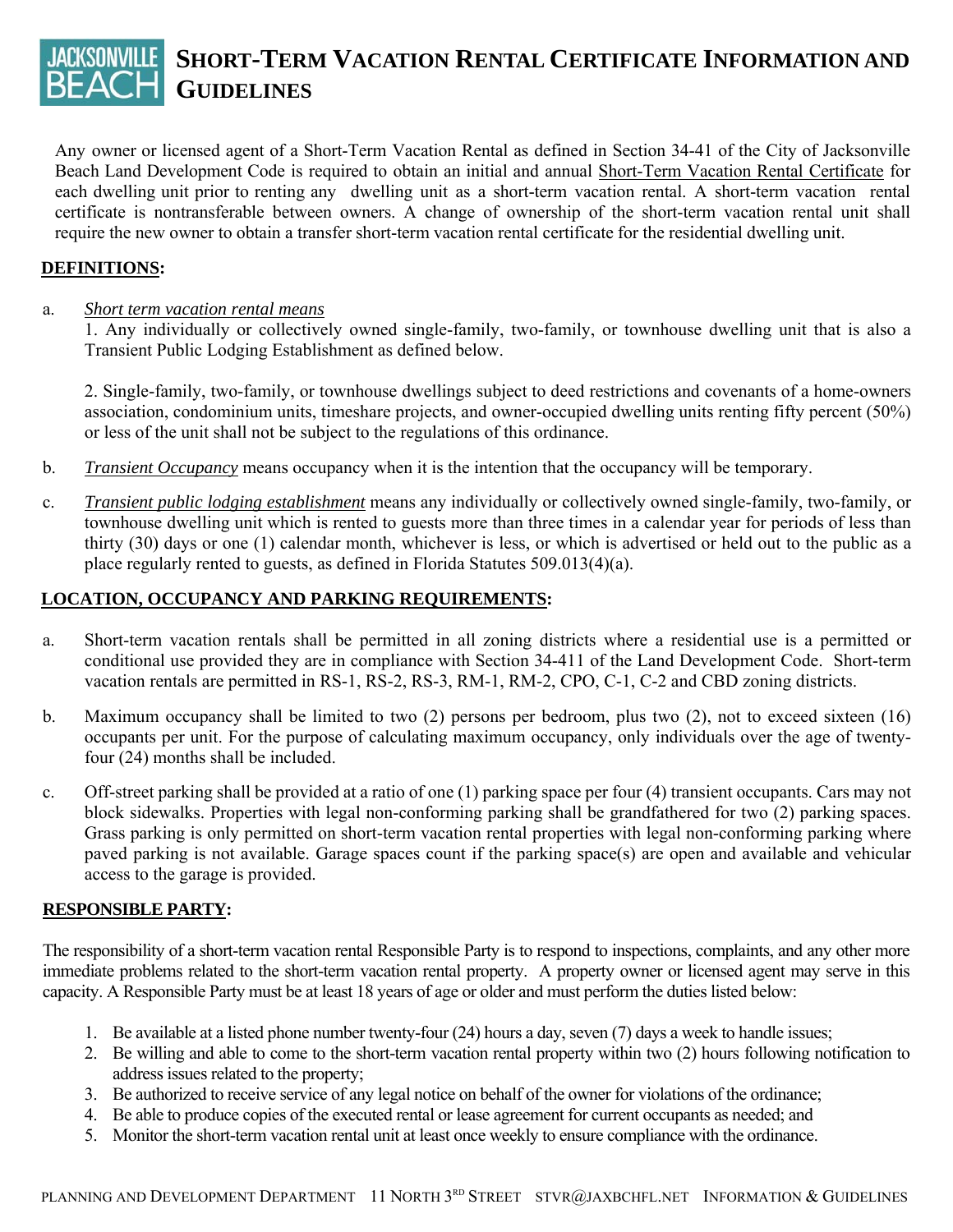# **JACKSONVILLE SHORT-TERM VACATION RENTAL CERTIFICATE INFORMATION AND BEACH GUIDELINES CONTINUED**

#### **LICENSES, CERTIFICATES, AND TAX RECEIPTS REQUIRED:**

A short-term vacation rental certificate shall be renewed annually. No person shall rent or lease all or any portion of a dwelling unit as a short-term vacation rental as defined without initially and on a continuing basis:

- 1. Obtaining a short-term vacation rental registration certificate from the City of Jacksonville Beach;
- 2. Providing proof of a Duval County business tax receipt from the City of Jacksonville;
- 3. Providing proof of a Duval County Tourist Tax Certificate;
- 4. Providing proof of a local business tax receipt from the City of Jacksonville Beach;
- 5. Providing proof of a Florida Department of Revenue Certificate of registration;
- 6. Providing proof of a Florida Department of Business and Professional Regulation license;
- 7. Providing proof of the short-term vacation rental's current and active account with Duval County Tax Collector; and
- 8. Demonstrating code compliance through a signed affidavit (attached).

#### **RENEWALS, TRANSFERS, AND MODIFICATIONS:**

#### a. *Renewals or Transfers*

 All short-term vacation rental certificate holders must apply annually for renewal of the registration certificate by October 1<sup>st</sup> of each year. If no changes to the dwelling unit have occurred since the issuance of the most recent certificate, no additional documentation is required to accompany the certificate application.

#### b. *Modifications*

An application for a modification of a short-term vacation rental certificate is necessary when:

- 1. The gross square footage of the unit has increased;
- 2. The number of bedrooms is proposed to increase; and/or
- 3. The occupancy is otherwise proposed to increase.

#### **INSPECTIONS:**

- a. Prior to the issuance of an initial short-term vacation rental registration certificate, the local fire official or designee shall be allowed entry to perform inspections as required. The Responsible Party must be present for all inspections
- b. If violations are found, all violations must be corrected and the short-term vacation rental unit must be re-inspected prior to the issuance of a short-term vacation rental registration certificate.
- c. Once issued, a short-term vacation rental unit must be properly maintained in accordance with the standards outlined in the Land Development Code and may be re-inspected at the time of transfer of ownership, modification, or upon receipt of complaints related to non-compliance with required codes.
- d. All inspections are made by appointment only using the inspection request form at http://www.jacksonvillebeach.org/shortterm-vacation-rental-unit-property-compliance-inspection.
- e. Deck and balcony inspections required for DBPR Licenses must be done by a private inspector.

#### **POSTING REQUIREMENTS:**

- a. The Short-Term Vacation Rental Certificate must be available at each dwelling unit.
- b. On the back of, or next to the main entrance door, or on the refrigerator there shall be provided as a single page document the following information:
	- 1. Name, address, and phone number of the short-term vacation rental Responsible Party;
	- 2. Maximum occupancy of the unit;
	- 3. Notice that quiet hours are to be observed between 10:00 p.m. and 7:00 a.m. daily;
	- 4. Maximum number of vehicles that can be parked at the unit and the location of allowable off-street parking spaces;
	- 5. Schedule of solid waste and recycling pick-up;
	- 6. Notice of sea turtle nesting season restrictions and sea turtle lighting usage as applicable;
	- 7. Emergency numbers for local police and fire; and
	- 8. Location of the nearest hospital.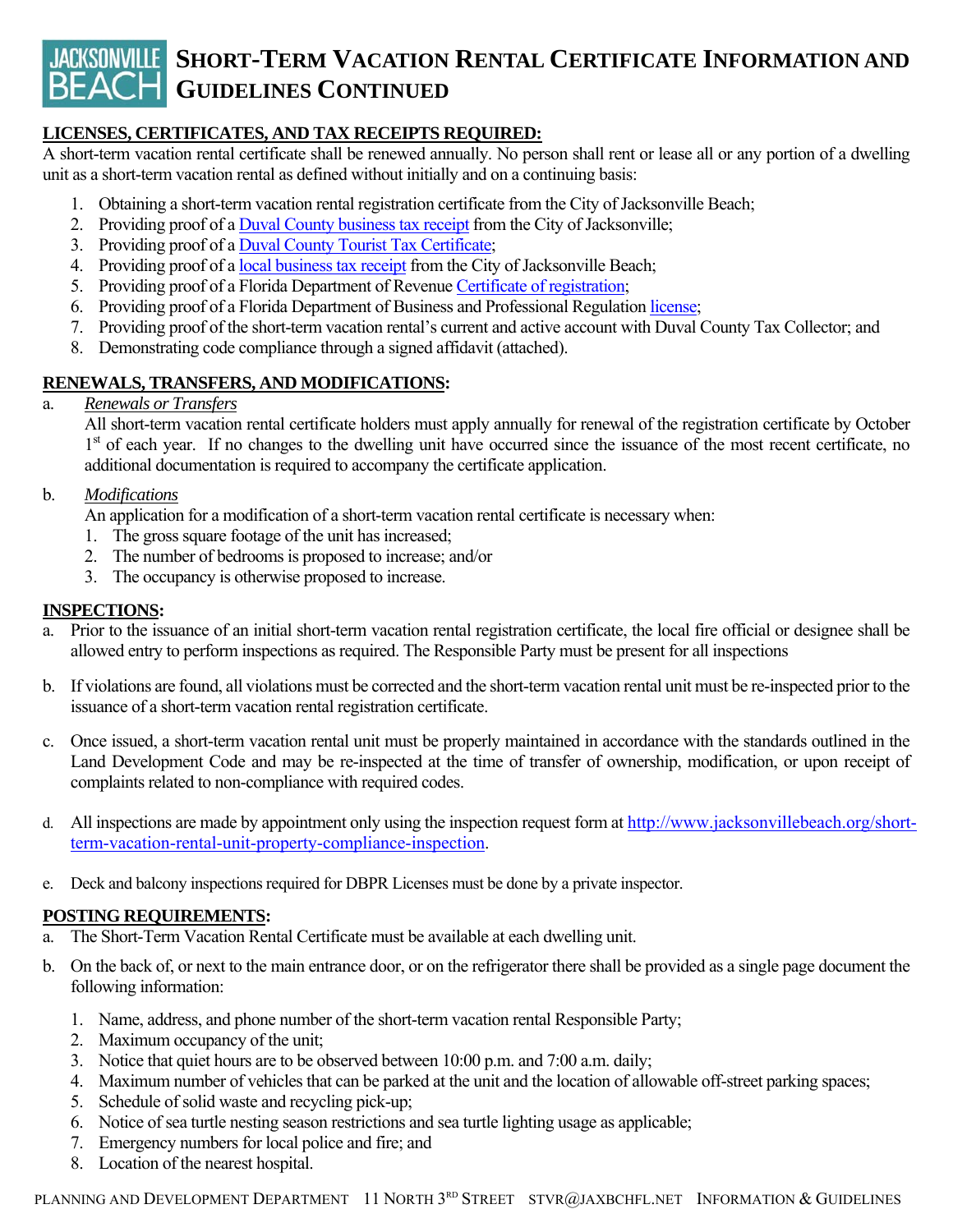**SHORT-TERM VACATION RENTAL CERTIFICATE APPLICATION**

CERTIFICATE HOLDER

This form is intended for use in requesting a Short-Term Vacation Rental Certificate for property(ies) to be used as a shortterm vacation rental as defined under Section 34-41 of the City of Jacksonville Beach Land Development Code.

| <b>TYPE OF APPLICATION</b> |          |                  |
|----------------------------|----------|------------------|
| <b>INITIAL</b>             | TRANSFER | MODIFICATION     |
| Number of properties       |          | Total Fee Due \$ |

| <b>SHORT-TERM VACATION RENTAL FEES</b>         |  |
|------------------------------------------------|--|
| Initial Registration Certificate               |  |
| Registration Certificate Transfer of Ownership |  |
| Registration Certificate Modification          |  |

### **SHORT TERM VACATION RENTAL PROPERTY INFORMATION**

|                  |                                                   | City Zip Code Zip Code |  |
|------------------|---------------------------------------------------|------------------------|--|
|                  |                                                   |                        |  |
|                  | <b>LICENSED AGENT INFORMATION</b> (if applicable) |                        |  |
|                  |                                                   |                        |  |
|                  |                                                   |                        |  |
|                  |                                                   |                        |  |
|                  |                                                   |                        |  |
|                  | <b>RESPONSIBLE PARTY INFORMATION</b> (required)   |                        |  |
|                  |                                                   |                        |  |
| Address (Street) |                                                   |                        |  |
|                  |                                                   |                        |  |
|                  |                                                   |                        |  |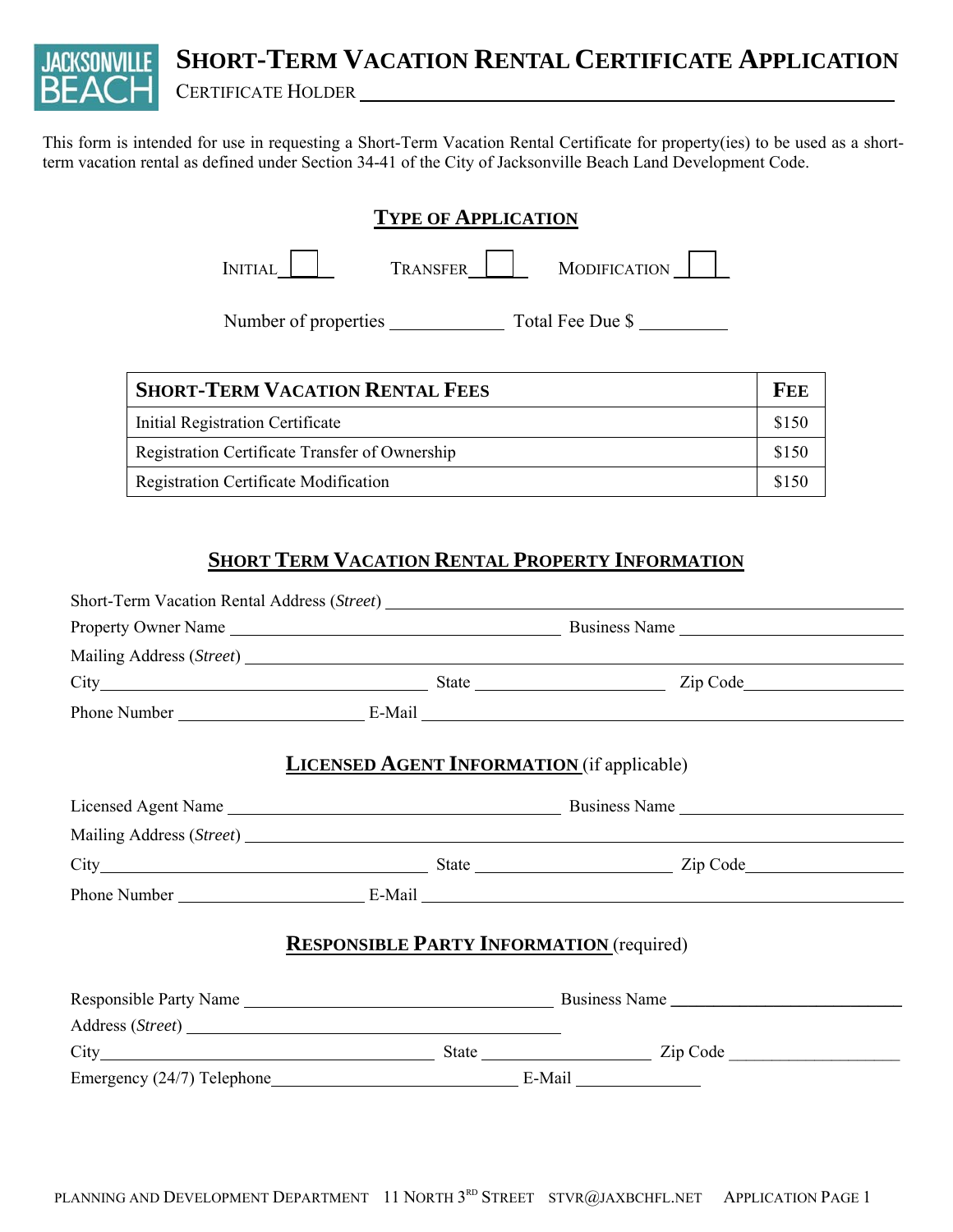## **SHORT-TERM VACATION RENTAL CERTIFICATE APPLICATION** APPLICATION NUMBER

Short-Term Vacation Rentals are only permitted in zoning districts allowing residential uses as a permitted or conditional use provided they are in compliance with Ordinance No. 2019-8118. No person shall rent or lease more than fifty percent (50%) of a dwelling unit as a short-term vacation rental as defined in section 34-41 without initially and on an annual basis maintaining compliance with Ordinance No. 2019-8118 and Section 34-411.

#### **SHORT-TERM VACATION RENTAL PROPERTY INFORMATION**

| Short-Term Vacation Rental Address (Street) |                       |                    |
|---------------------------------------------|-----------------------|--------------------|
| Property Owner                              |                       |                    |
| Real Estate Number                          | Legal Description     |                    |
| Zoning District                             | Type of Dwelling Unit | Number of Bedrooms |

#### **Copies of the following documents must be submitted before an application will be reviewed:**

| <b>SHORT-TERM VACATION RENTAL CERTIFICATE REQUIRED DOCUMENTATION</b>                            | <b>APPLICANT</b><br><b>INITIALS</b> |
|-------------------------------------------------------------------------------------------------|-------------------------------------|
| Short-term vacation rental certificate application                                              |                                     |
| City of Jacksonville Beach Affidavit of Compliance (notarized)                                  |                                     |
| Application fee (check or money order made payable to the "City of Jacksonville Beach"          |                                     |
| Local Business Tax Form for Short-Term Vacation Rentals (per property)                          |                                     |
| Duval County Business Tax Receipt (per property)                                                |                                     |
| Duval County Tourist Tax Certificate (per property)                                             |                                     |
| Florida Department of Revenue Certificate of Registration (DR-1C for collective)                |                                     |
| Florida Department of Business and Professional Regulation (DBPR) License                       |                                     |
| Blank short-term rental lease agreement (if available) and required postings (per instructions) |                                     |
| Boundary survey or photo showing the required off-street parking location (per property)        |                                     |
| Photo I.D. of property owner or licensed agent                                                  |                                     |
| Articles of Incorporation (AOI) or Articles of Organization (AOO) (if applicable)               |                                     |

I grant the City of Jacksonville Beach the right to inspect the premises of the short-term vacation rental unit(s) prior to the initial issuance of the Short-Term Vacation Rental Certificate and at any other time (subject to appropriate notice) after issuance of the Certificate to determine compliance with the City's Code of Ordinances.

 $\mathcal{L}_\text{max}$  , and the contribution of the contribution of the contribution of the contribution of the contribution of the contribution of the contribution of the contribution of the contribution of the contribution of t Property Owner or Licensed Agent Signature Date

#### **DO NOT WRITE BELOW THIS LINE: OFFICE USE ONLY**

| <b>Reviewed By:</b> |                                                     |                    | Date                |
|---------------------|-----------------------------------------------------|--------------------|---------------------|
| $\Box$ Approved     | $\Box$ Approved with Conditions/Comments            | $\Box$ Disapproved | □ Inspection Passed |
|                     | Maximum Occupancy as determined by the Fire Marshal |                    |                     |
| Comments:           |                                                     |                    |                     |
|                     |                                                     |                    |                     |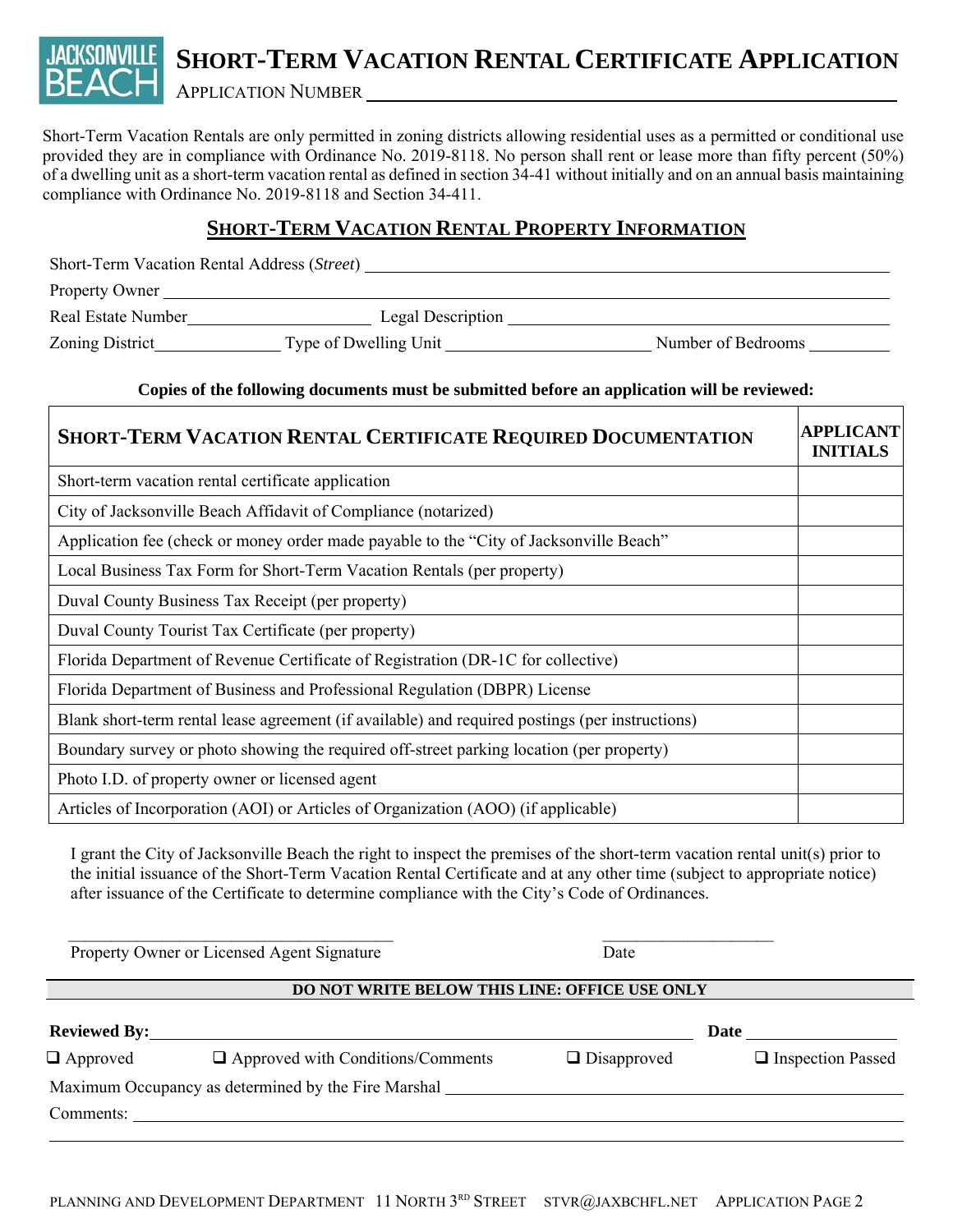I, being the Property Owner or Licensed Agent of property(ies) listed in the attached short-term vacation rental certificate application, hereby agree to do the following:

- 1. Maintain initial and ongoing compliance with the Short-term Vacation Rental Standards contained in Ordinance No. 2019-8118 and Section 34-411 of the Code of the City of Jacksonville Beach as may be amended.
- 2. Maintain compliance with the Florida Fire Prevention Code, Florida Building Code, and Section 509.215, Florida Statutes as may be amended.
- 3. Maintain compliance with all local, state, and federal laws, regulations, and standards as may be applicable or amended including Chapters 61C and 69A, Florida Administrative Code.

By signing this document, I hereby acknowledge that I have read and understand the responsibilities regarding Short-Term Vacation Rentals, pursuant to Ordinance No. 2019-8118, on this \_\_\_\_\_ day of \_\_\_\_\_\_\_\_\_\_\_\_\_\_\_\_\_, 20\_\_\_\_.

 $\overline{a}$ Property Owner or Licensed Agent Signature Printed Name

 $\overline{a}$ Mailing Address

#### **STATE OF FLORIDA, COUNTY OF DUVAL:**

The foregoing instrument was acknowledged before me by means of physical presence or online notarization,

this  $\_\_\_$  day of  $\_\_\_\_\_\_$ , 20  $\_\_\_$ , by  $\_\_\_\_\_\_\_\_\_\_$ 

who is personally known to me or produced as identification as identification

and herein by himself/herself and affirms all statements and declarations herein are true and accurate.

 $\overline{a}$ NOTARY PUBLIC SIGNATURE, STATE OF FLORIDA PRINT COMMISSIONED NAME:

(Affix Notary Seal Above)